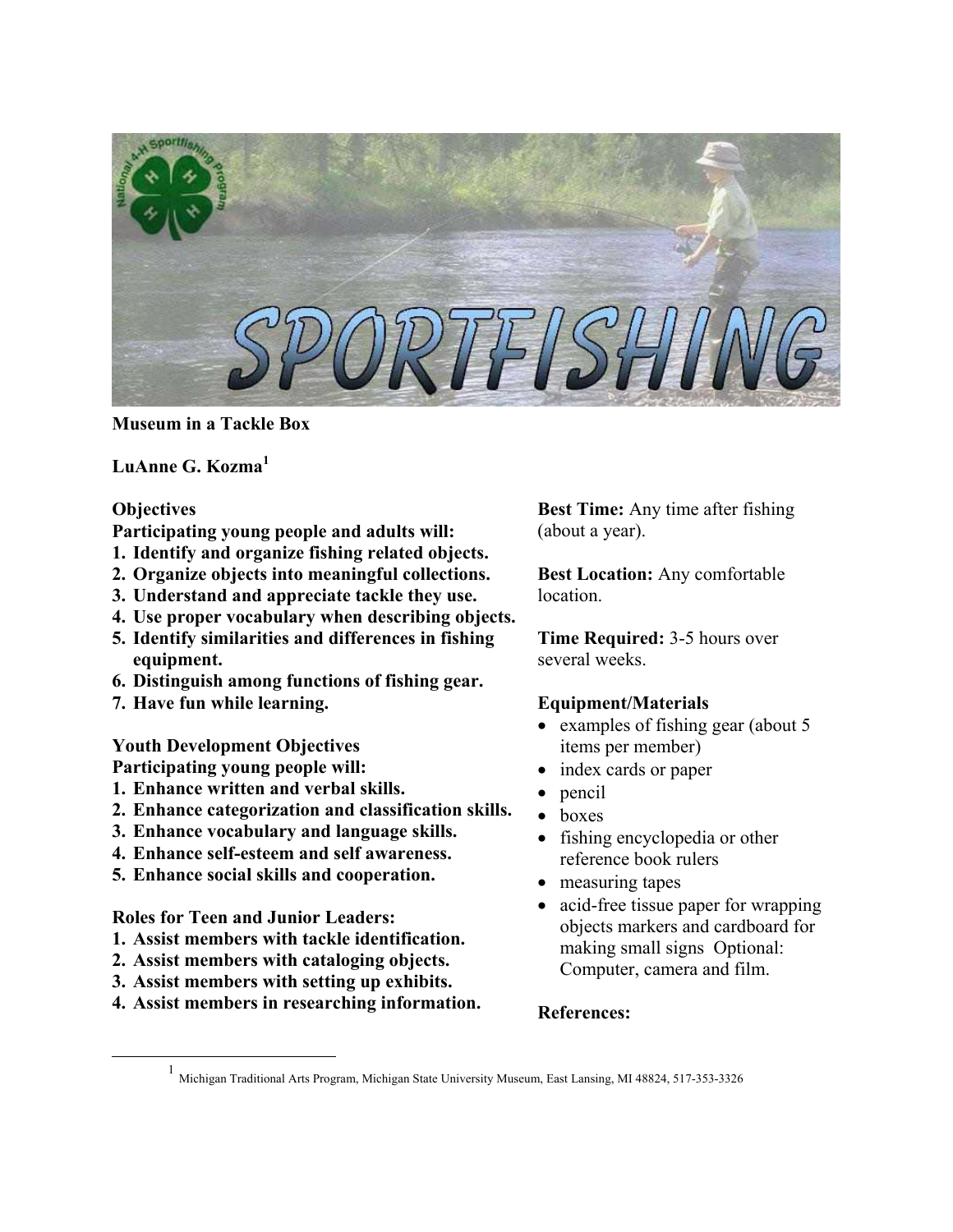**Potential Parental Involvement 1. See "Roles for Teen and Junior Leaders" above. 2. Assist in collecting and inventorying tackle. 3. Provide guidance in collecting tackle. 4. Arrange for or provide additional tackle. 5. Arrange for or provide exhibit space. 6. Arrange for or provide transportation. 7. Arrange for or provide refreshments**. **Evaluation Activities/Suggestions 1. Evaluate classification and display of tackle 2. Conduct a "quiz bowl" of fishing equipment 3. Observe interactions among members 4. Observe use of proper terminology Safety Considerations Discourage the use of cleaning chemicals, glues, or other adhesives.** 

**Lesson Outline** 

#### **Presentation**

I. Collections as a hobby A. Start with what you have

- 1. Tackle
- a. Rods and reels
- b. Lines or spools
- c. Lures
- d. Terminal tackle
- 2. Memorabilia

*Museum Registration Methods*, third edition. Dudley, D. H., I. B. Wilkinson et.al. Washington, DC: American Association of Museums, 1979. *Identification and Value Guide to Old Fishing Lures and Tackle*. Luckey, Carl F. Florence, Alabama: Books Americana, 1980. *Standard Fishing Encyclopedia*. McClane, A.J. New York: Holt, Rinehart and Winston, 1965. *Modern Fishing Tackle Craft*. Pfeiffer, C. Boyd. New York: NY: Lyons & Burford, 1993. *Hook, Line and Sinker--The Complete Angler's Guide to Terminal Tackle*. .Souche, Gary. New York, NY: Henry Holt & Co., Inc., 1988. *Family Folklore*. Tucker, C. and M. MacDowell. East Lansing, MI: Michigan 4- H Youth Programs, Cooperative Extension Service and Michigan StateUniversity Museum, 1989. *Good Show! A Practical Guide for Temporary Exhibitions*, second

edition. Witteborg, L. P. Smithsonian Institution Traveling Exhibition Service, 1991.

## **Application**

**SUGGEST** that each participant bring in about 5 items that are interesting to them from their personal collection or (with permission) from other family members.

**BRAINSTORM** some ideas on things that might be possible items to collect. If necessary, **PLANT** a few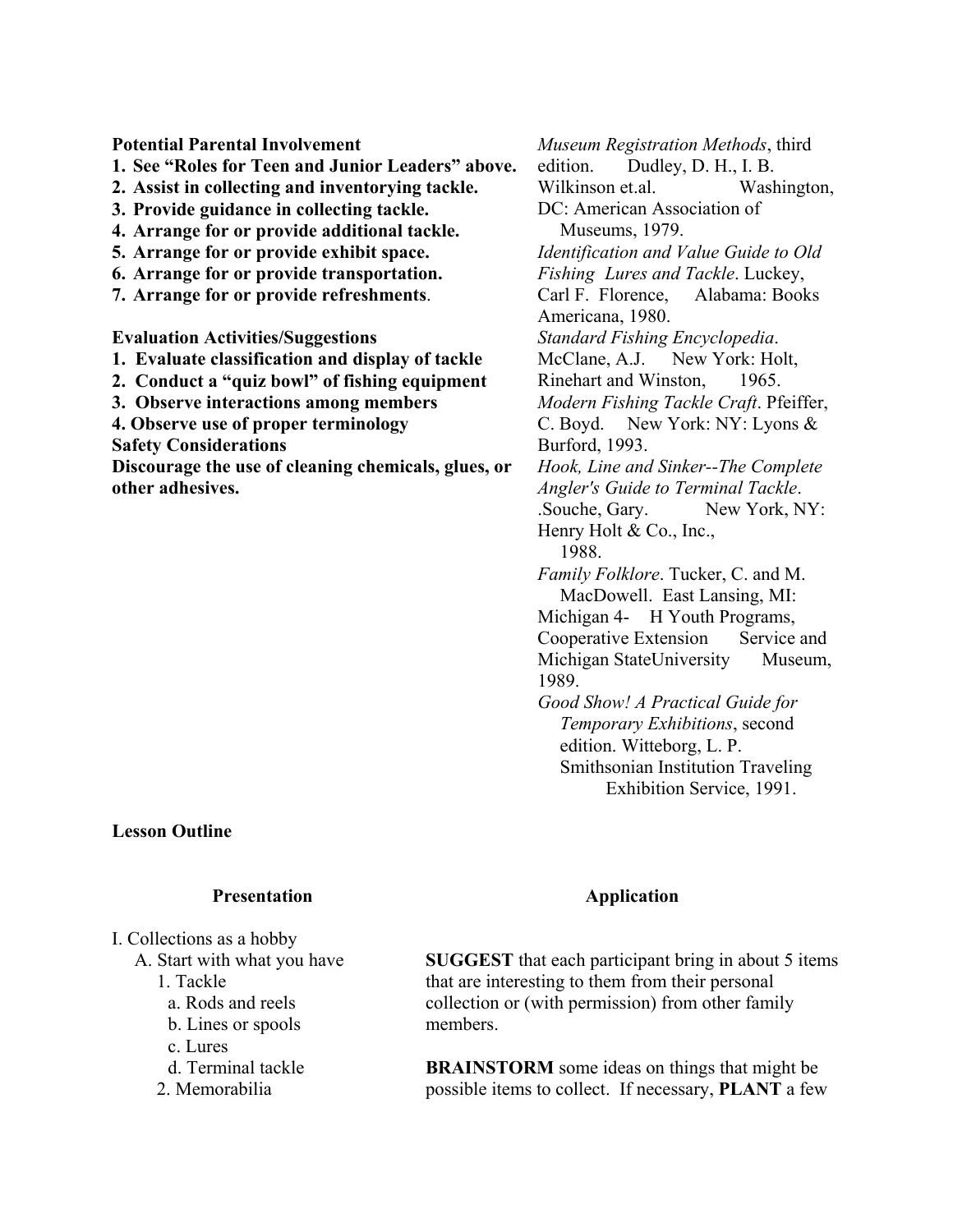a. Post cards b. Stamps and licenses c. Lure packaging d. Photographs 3. Clothing a. Fishing hats b. Fishing shirts c. Other clothing items 4. Other items a. Magazines b. Catalogs c. Travel guides or maps d. Souvenirs or trinkets B. Use your imagination 1. Think broadly 2. It's your collection II. Inventory your collection A. Arrange all treasures on a flat surface 1. Arrange in similar classes a. Paper items b. Lures c. Things made of wood, etc. B. Create a list of the items 1. List by categorie, i.e.: a. Hand tied flies b. Postcard c. Angling trophies d.Tackle boxes e. Pair of boots 2. Record items on cards

ideas to expand the thinking of the participants beyond tackle.

**NOTE** that the first value of a collection is to the collector. Anything that interests the youngster should be encouraged.

#### **INVENTORYING** your collection

Divide your group into small work groups of 3 or 4 members. Give each group about eight of your objects to work with as their collection.

Tell them they are creating a fishing museum. First, ask them to write on an index card or paper a **LIST** of all the **OBJECTS** in their "collection."

Based on the types of objects in their museum's collection, ask each group to make up a name for their museum. What is the museum's purpose? Who would visit such a museum? Encourage them to be creative and think of zany names. It doesn't have to be realistic. (An example might be: "The Smelly Bait Museum" whose purpose is to collect bait-related items and actual bait. Visitors can only attend at night with flashlights.) Have fun!

III. Catalog and classify your collection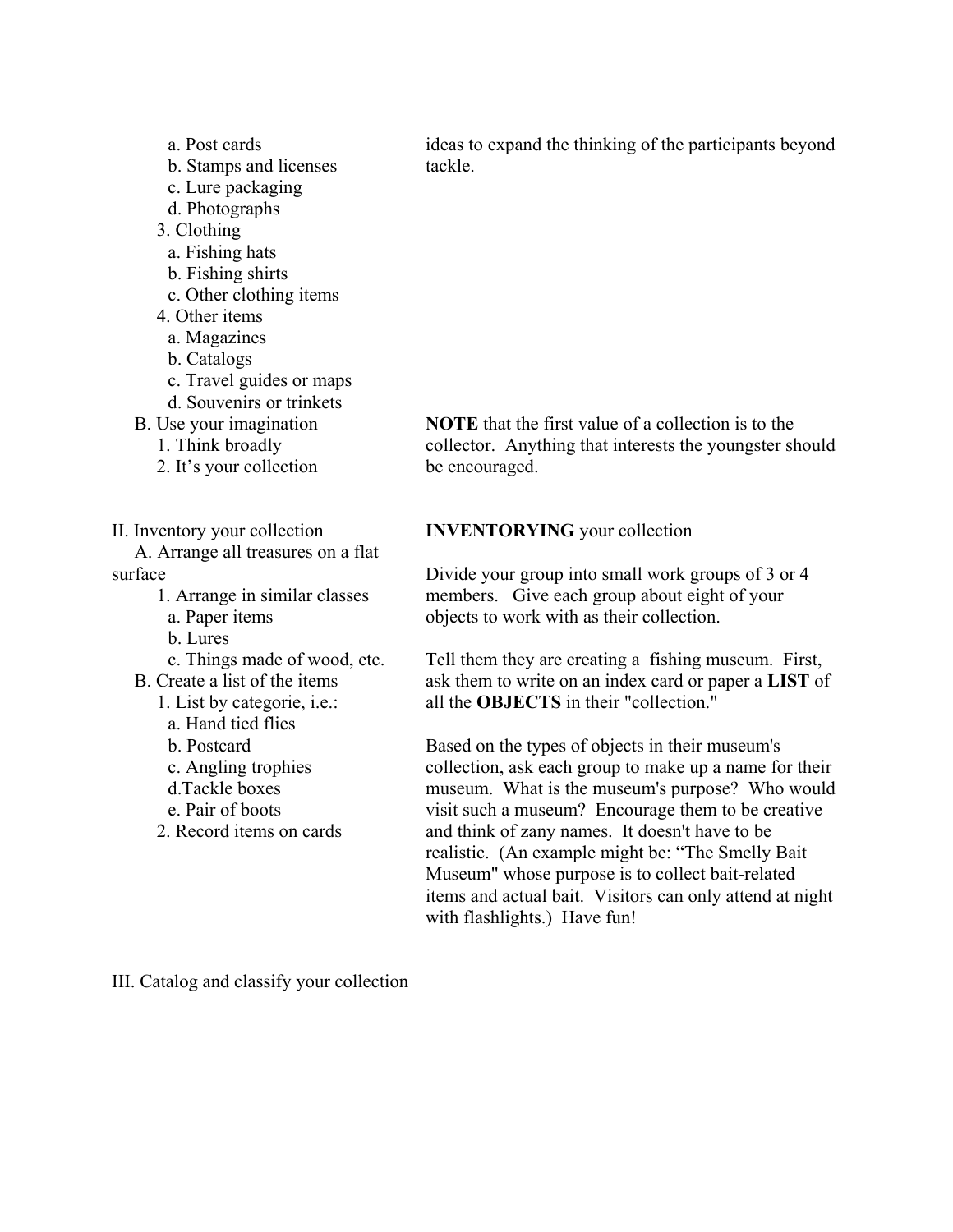| A. Cataloging objects                                             | Have the group practice CATALOGING OBJECTS<br>by describing and measuring them. If you have<br>enough reference books for each group, have each<br>group use books to identify and describe the objects.<br>Use measuring devices (rulers, tape measures, scales)<br>to measure each object. Use the categories described<br>below. Older teens can help each group.                                                                                                                                                                                       |
|-------------------------------------------------------------------|------------------------------------------------------------------------------------------------------------------------------------------------------------------------------------------------------------------------------------------------------------------------------------------------------------------------------------------------------------------------------------------------------------------------------------------------------------------------------------------------------------------------------------------------------------|
| B. Storing your collection                                        | Gather the entire group together again and show them<br>some STORAGE TECHNIQUES. Bring in the<br>original boxes in which items were purchased, bring in<br>acid-free tissue paper, and demonstrate how to store<br>items safely, away from light, dust, moisture and heat.<br>If you have an example of a fishing item that has been<br>damaged due to improper storage, show it to the group<br>and use it as a point of discussion of what not to do<br>with valuable fishing gear. Have each member<br>practice rolling a small object in tissue paper. |
| C. Creating a display                                             | Working in teams again, have your members<br>cooperatively CREATE A DISPLAY of the objects in<br>their "collections." Each museum can create a sign<br>and a few labels for the objects using markers and<br>cardboard. Encourage them to think of creative ways<br>of displaying an item using easily found materials (to<br>display a fishing cap, how about putting it on a soccer<br>ball draped with a cloth, rather than simply laying it on<br>a table?).                                                                                           |
| D. Have each museum group visit all<br>the other groups' museums. | Bringing the activity home. Now that your group has<br>practiced putting together a "museum" of fishing<br>items, have them turn to their own personal<br>possessions and do the same activity at home<br>individually or in small groups at the next club<br>meeting. They can work on each step with each other<br>as helpers and mentors. Share reference books and<br>other equipment.                                                                                                                                                                 |

## **Summary Activity**

Participating youth will catalog their tackle boxes and other fishing gear and organize them into a "fishing" museum type display.

## **Lesson Narrative**

Collecting objects that relate to another hobby or interest is a fascinating hobby in itself. You don't need to go out and purchase expensive antique fishing tackle to do this project.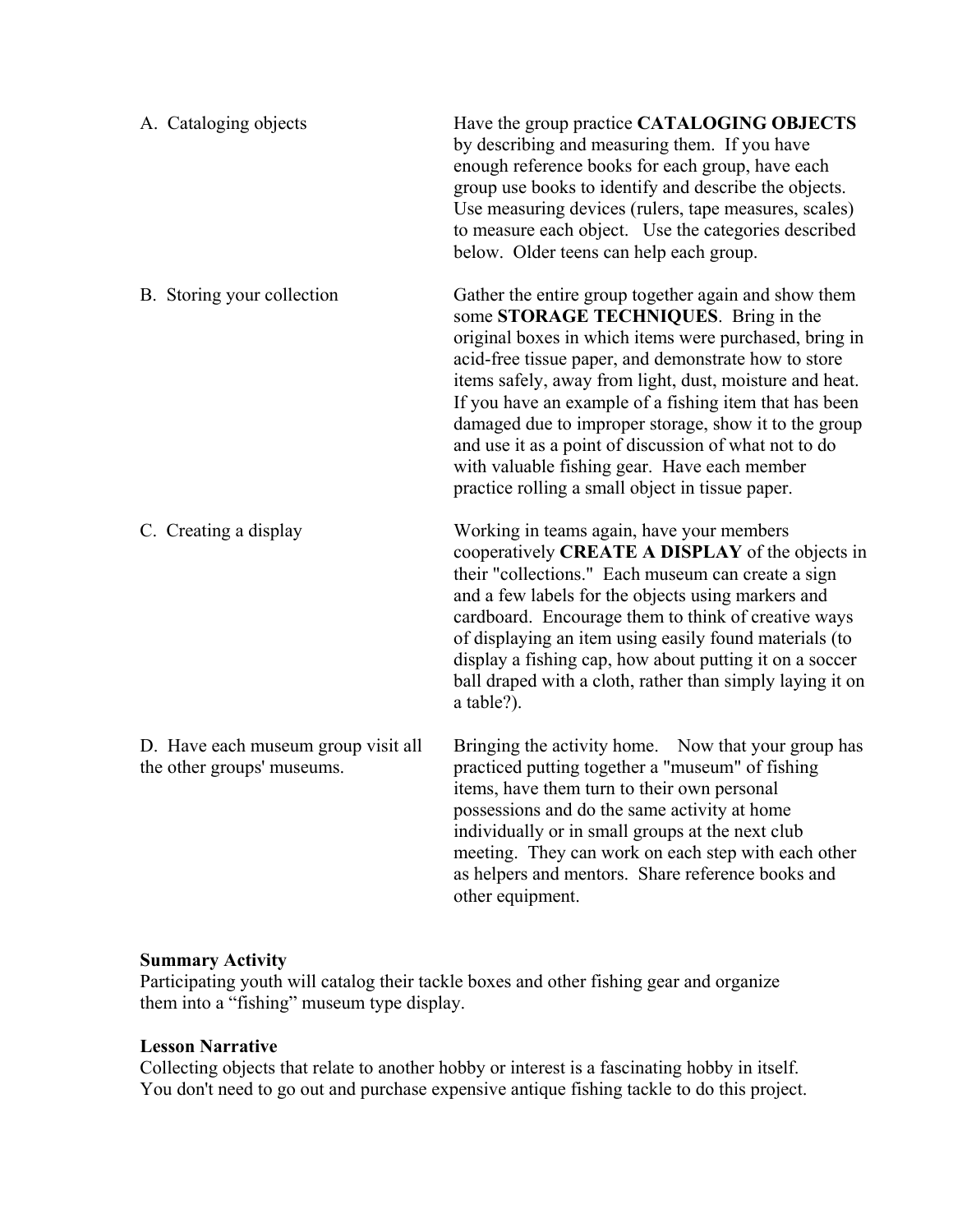If you have already tried fishing, you probably have a few items at home that you used on your trip. Start with your own experiences with fishing and search for things to put in your collection.

### *What to Collect*

The most obvious things would be tackle, rods, reels, and other objects used to catch fish. Think about other, less obvious items, like a post card you bought, the hat or shirt you wore when you went fishing, or the photograph of you and your catch. Also consider: fishing newsletters, books and magazines, travel brochures and guides, the packaging from lures you bought, ticket stubs, trophies, a pin or key ring from a bait shop, a bait bucket, scoops, and even advertisements and calendars from bait shops, charter fishing boats, or tackle manufacturers. Something brand new that you save now may some day become a valuable antique!

### *Inventory Your Collection*

Set all your treasures on a table and begin writing down what you have. Sort like things together (paper items, lures, things made of wood, etc). Make a list of what you have (2 tied flies, 1 postcard, 5 trophies, 2 tackle boxes, 1 pair boots).

### *Catalog and Describe Your Collection*

For each object, write down on an index card or piece of paper (or use a database or spreadsheet program on a computer if you have one) the following categories:

| object name     | other names for object            |
|-----------------|-----------------------------------|
| object type     | owner's name                      |
| owner's address | maker's name                      |
| maker's address | date collected                    |
| where collected | price paid                        |
| date made       | where made                        |
| $date(s)$ used  | where used                        |
| how used        | description of object             |
| materials       | dimensions: height, width, length |
| sources used    |                                   |

Using the categories, describe each object in your collection. Use a measuring tape to measure the height, width, and length. Ask a parent, 4-H leader, or other fishing source for help in identifying and describing your objects.

#### *Storing Your Collection*

Now that you've gathered your collection, how will you store all of it? Depending on the sizes and types of objects, you will need an assortment of storage boxes. A simple, lowcost method of storing objects is in old shoe boxes. Wrapping objects in acid-free tissue paper and then placing them in boxes offers protection against scratching and effects of acid in the boxes. You could also consider purchasing acid-free boxes from museum supply companies. To store your objects in a way that also displays them, consider using glassed shadow boxes, or arranging them on a wall or a shelf. Keep any display away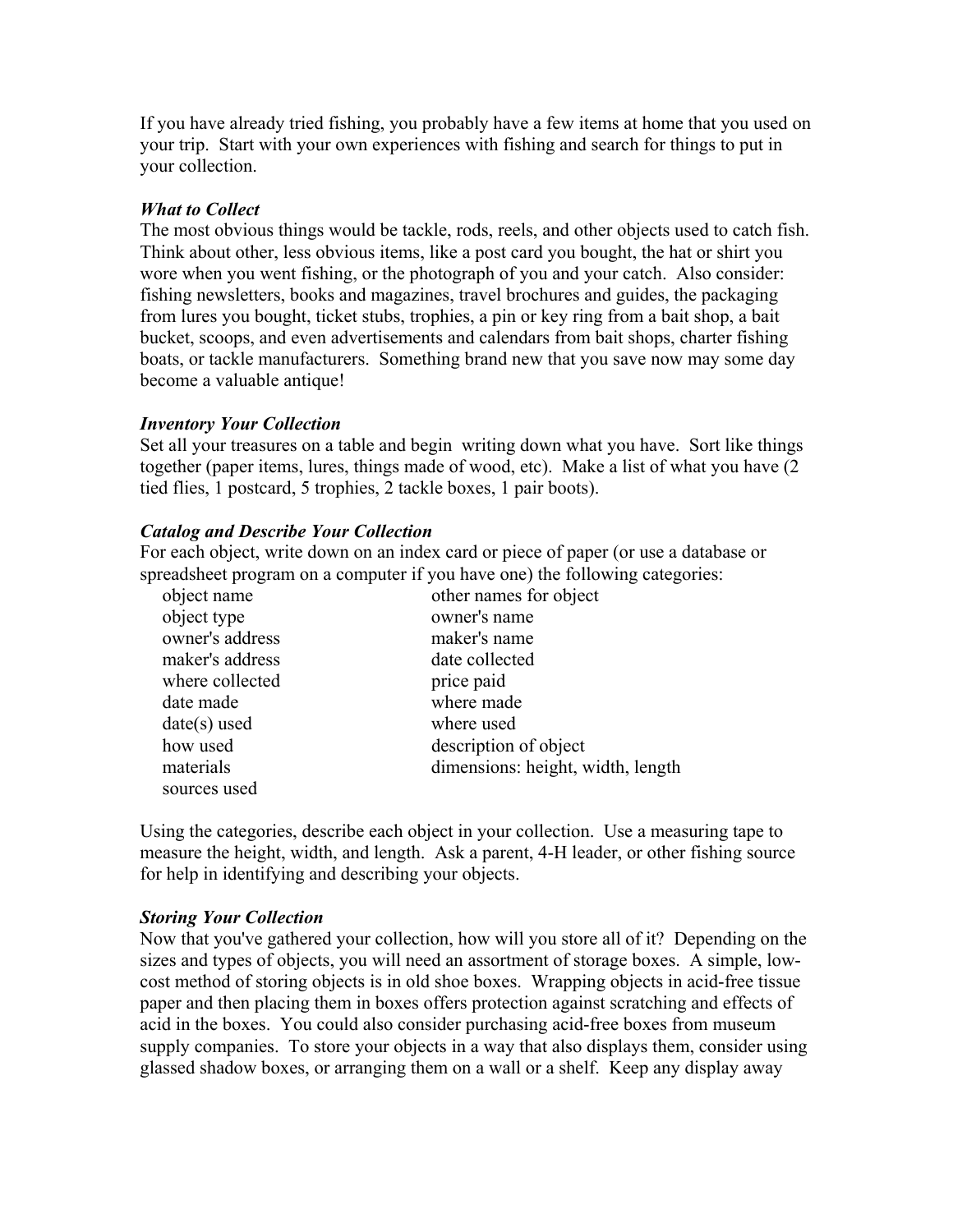from direct sunlight and heat. Keep flat paper items, like catalogs and brochures, laying flat.

# *Creating a Display*

To display your collection at a 4-H club meeting or other temporary event, keep your idea simple. For example, select a few objects that relate to each other and choose a theme (such as "my ice fishing trip" or "kinds of lures.") For an easy way to display objects, simply arrange objects on a table. Use decorative paper, fabric or small boxes as background for your objects. Avoid using glues or dry mounting or any other process you can't undo; you might damage your collection.

## **Exhibit or Sharing Suggestions:**

1. When all club members have completed a small collection of their own fishing memorabilia, have each member bring in his or her "Museums in a Tackle Box" to share at a club meeting. Create a club fishing museum with the individual collections and invite parents, families, and other 4-Hers to visit the museum at a meeting.

2. See "Creating a Display" described above.

3. Put your "Museum in a Tackle Box" on the Internet or World Wide Web and enjoy sharing with others through the computer.

4. When entering your collection or exhibit in a county fair, choose a different focus or theme to your collection each year. (ie: this year, rods and reels, next year, fishing photographs)

5. When displaying objects that are handmade, consider photographing and interviewing the maker and including the photographs and tape-recorded interview as part of your display.

# **Community Service and "Giving Back" Activities:**

1. Help your local museum to identify, catalog, clean, or exhibit their fishing-related collections.

2. Consider making an exhibit of your collections as part of a National Hunting and Fishing Day celebration or at a similar event.

3. Get involved with a local angling group and any collectors in that group.

## **Extensions or Ways of Learning More:**

1. Visit a museum and take a tour of their archive or collection area. Ask questions of the curator on proper storage methods.

2. Help a tackle dealer organize some of the fishing items that are important to the local area and help organize a display.

3. Make tackle or other equipment using traditional or historical methods.

4. Try collecting fishing license stamps or postage stamps depicting fish or fishingrelated activities.

5. Consider making a larger collection of something that interests you. Keep that collection cataloged and stored properly.

6. Go to a local flea market or swap meet and try to locate some fishing memorabilia that interests you.